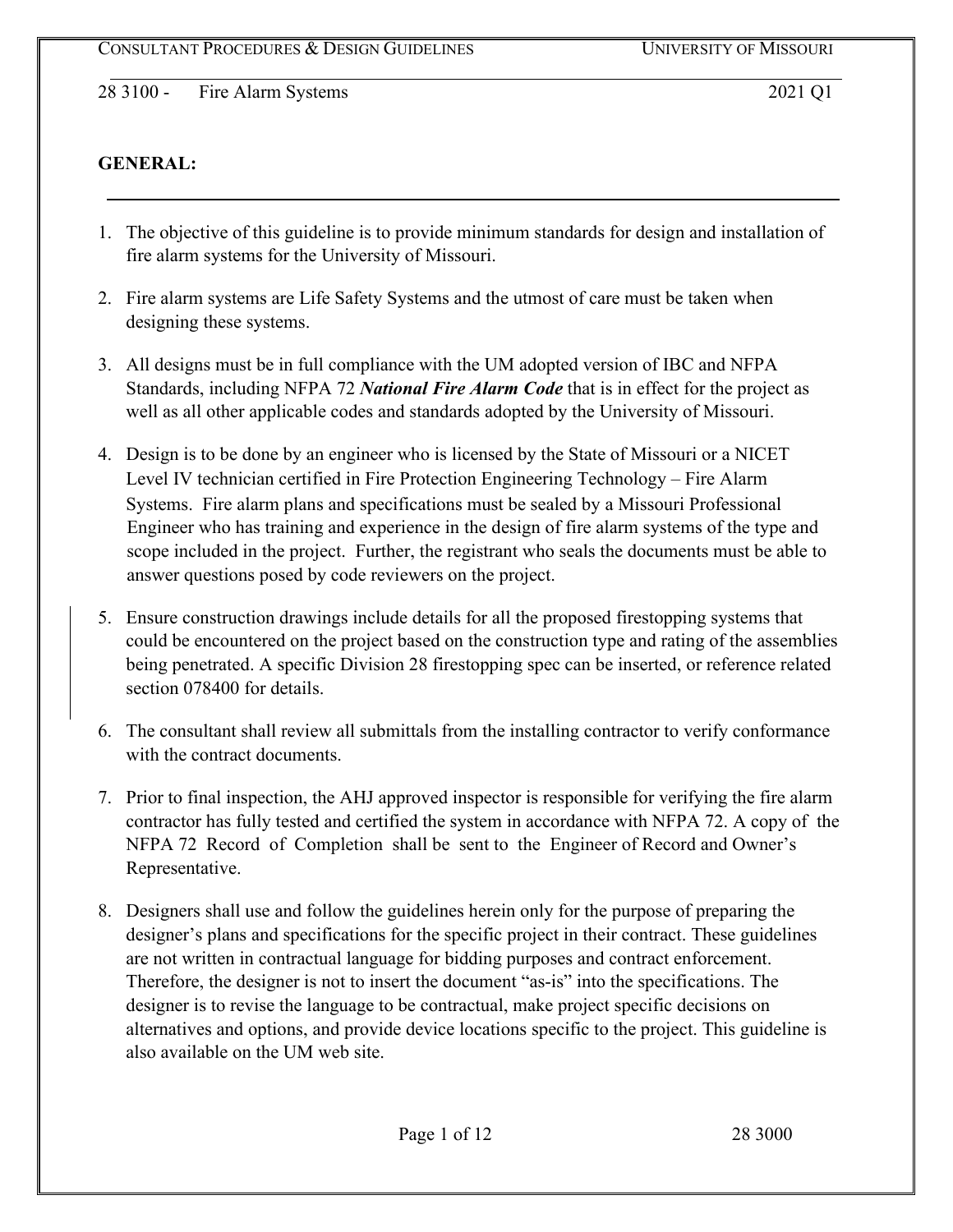9. The Owner's Representative is the point of contact for the contractor. The local fire department will be contacted ONLY by the Owner representative, unless directed otherwise by the Owner's representative.

Fire alarm symbols and details shall comply with NFPA-170.

# **DESIGN GUIDELINES:**

- 1. This design guideline establishes the basic requirements for the design of fire alarm systems including functions, layout, industry standards, permissible systems, and materials.
- 2. Fire alarm system design includes but is not limited to all the following components and systems:
	- 2.1. Fire alarm panel
	- 2.2. Initiating devices
	- 2.3. Notification devices
	- 2.4. Mass notification systems (if desired or required)
	- 2.5. Other code required components
- 3. Design calculations shall be done in accordance with NFPA 72 and the following requirements:
	- 3.1. Current draw on each notification circuit with allowance for 20% expansion.
	- 3.2. Voltage drop on each notification circuit.
	- 3.3. Stand-by battery capacity for entire system including any power expanders.
	- 3.4. Table showing specified device capacity for each addressable loop and the corresponding number of devices assigned.
- 4. Coordination
	- 4.1. Coordination of design is critical to a successful building project. During the design phase of a project, promptly notify architect, structural, civil and electrical engineers of changes which affect their work. Coordination should include but is not limited to the following:
		- 4.1.1. Confirm location of the remote annunciator with PM. The remote annunciator with full capabilities must be provided at the designated fire department entrance. The PM will confirm this, the location of the main fire alarm panel, knox box, and other alarms with the local fire department.
		- 4.1.2. Provide a communication method that satisfies all applicable requirements in Chapter 10 of NFPA 72 to communicate alarms to: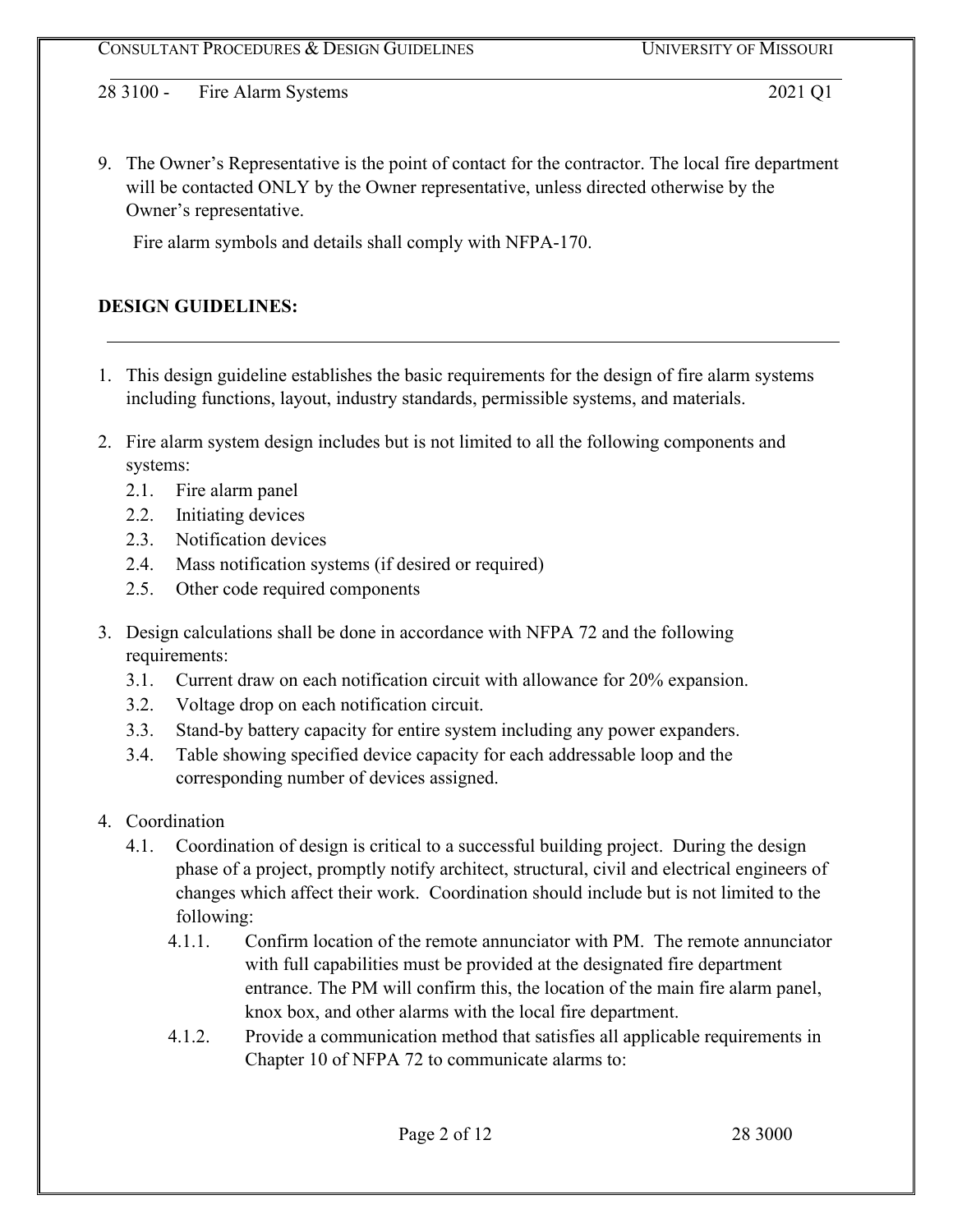- 4.1.2.1. UL 3rd party monitoring service
- 4.1.2.2. Building Automation System. MU only Trouble signals to MU Campus Facilities designated representative. UMSL – consult campus PM.
- 4.1.2.3. Campus Facilities (as instructed by the PM) by UL  $3^{rd}$  party monitoring service.
- 4.1.2.4. Campus Police Building by UL  $3<sup>rd</sup>$  party monitoring service.
- 4.1.3. Coordinate with fire protection engineer for locations of flow switches, tamper switches, fire pumps as well as any other code required components.
- 4.1.4. Coordinate architectural features with Architect including door hold open devices, door locking devices that must be released by the fire alarm system, or other building related features.
- 4.1.5. Coordinate with the electrical engineer for power needs as well as any other electrical devices requiring interconnection with the fire alarm system.
- 4.1.6. Coordinate with the HVAC engineer for connections to air handlers including smoke devices and any code required smoke evacuation systems.
- 4.1.7. If a new fire alarm system is being installed in an existing building, the existing fire alarm system shall be maintained fully operational until the new equipment has been tested and accepted. If an outage in the fire alarm system is absolutely needed, the contractor shall provide a fire watch.
- 4.1.8. Contractor shall include a Fire Watch any time the fire alarm system is taken out of service and must remain out of service. Fire watch shall include a minimum of one person provided by the contractor to perform an hourly tour of the area out of service and provide weekly documentation to the Owner's representative. Documentation shall include the person or persons assigned to the Fire Watch as well as reporting when rounds were conducted. During the Fire Watch any possible fire conditions shall immediately be reported to the Campus Police and to the Owner's representative. These requirements should be added to the special conditions of the University's Division 1 documents. The contractor must notify the owner's representative including any other parties as specified by the campus. (MU Fire Shop, MU Health Care, local fire department, campus police, building coordinator, and others as required.)
- 4.1.9. On existing and new fire alarm systems, the use of a Digital Communicator can be used provided the DACT unit complies with currently adopted NFPA 72 Edition.
- 4.1.10. The campus will contract with a  $3<sup>rd</sup>$  party monitoring service and will pay all initial and monthly monitoring fees. The contractor shall notify the owner's representative 60 days in advance of when the digital communicator and the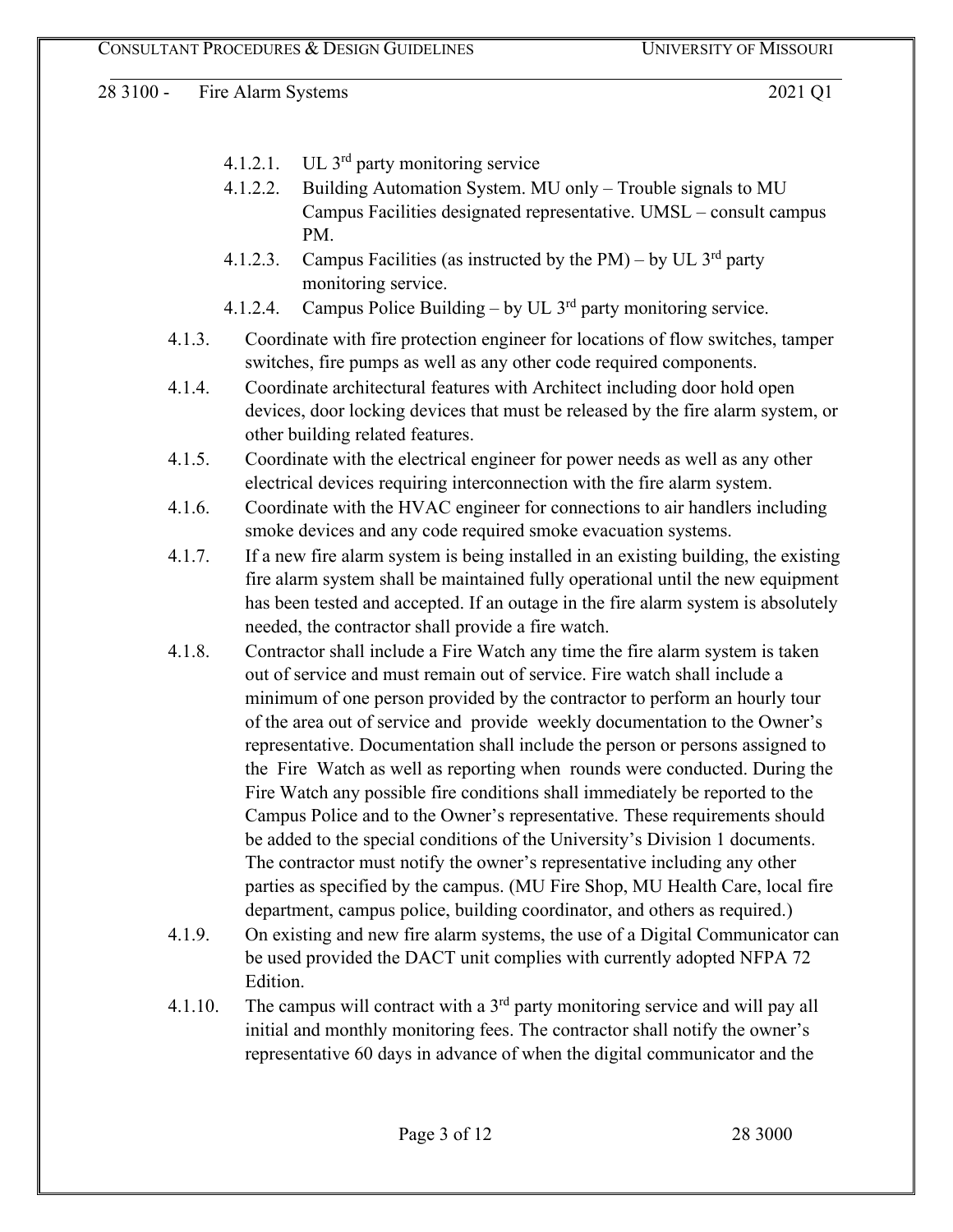alarm system will be ready to test so that the owner can arrange for monitoring service.

## 5. System Requirements

- 5.1. All new fire alarm panels shall be microprocessor based non-coded, addressable systems.
- 5.2. All new fire alarm panels are to be expandable. Future ability to provide fire alarm service for entire building or planned building expansion is required. Each notification circuit shall contain a minimum of 20% excess capacity. The 20% capacity should be in addition to the capacity for any planned expansion of the fire alarm or voltage drop.
- 5.3. If a voice system is specified and it is used for other purposes than fire (such as mass notification or broadcasting), comply with NFPA 72 requirements for use of fire alarm system for other purposes than fire. For mass notification requirements refer to NFPA 72 Emergency Communications Systems sections, as applicable. All device locations shall comply with ADAAG requirements. Special care will be taken on systems for residential occupancies.
- 5.4. Wiring systems for both notification and addressable loops is typically Class B. Unless specifically required by the University, Class A wiring systems is a design decision, based on an evaluation of site specific conditions and the needs of the facility. MURR, BSL3 labs, hospitals, ambulatory care facilities, high rise, or other high risk facilities could require the addressable loop as Class A wiring.
- 5.5. Notification zones
	- 5.5.1. These requirements shall include all notification devices such as strobes, horns, or speakers. Multiple circuits may be needed as in the case of speakers and strobes.
	- 5.5.2. At a minimum, each occupied floor shall be on a separate circuit.
- 5.6. Initiation zones
	- 5.6.1. Addressable loops shall be designed for reliability. For that reason, the fire alarm system will require a minimum of two loops for smaller buildings and additional loops for larger buildings.
	- 5.6.2. Each building shall have one addressable loop per floor to parallel the notification circuits.
	- 5.6.3. The number of fire alarm devices in a loop shall not exceed 20 otherwise provide IM (intelligent Module). IM shall be used every 20 fire alarm devices.
- 6. Information Shown on Drawings
	- 6.1. Plans shall show all devices required by code including: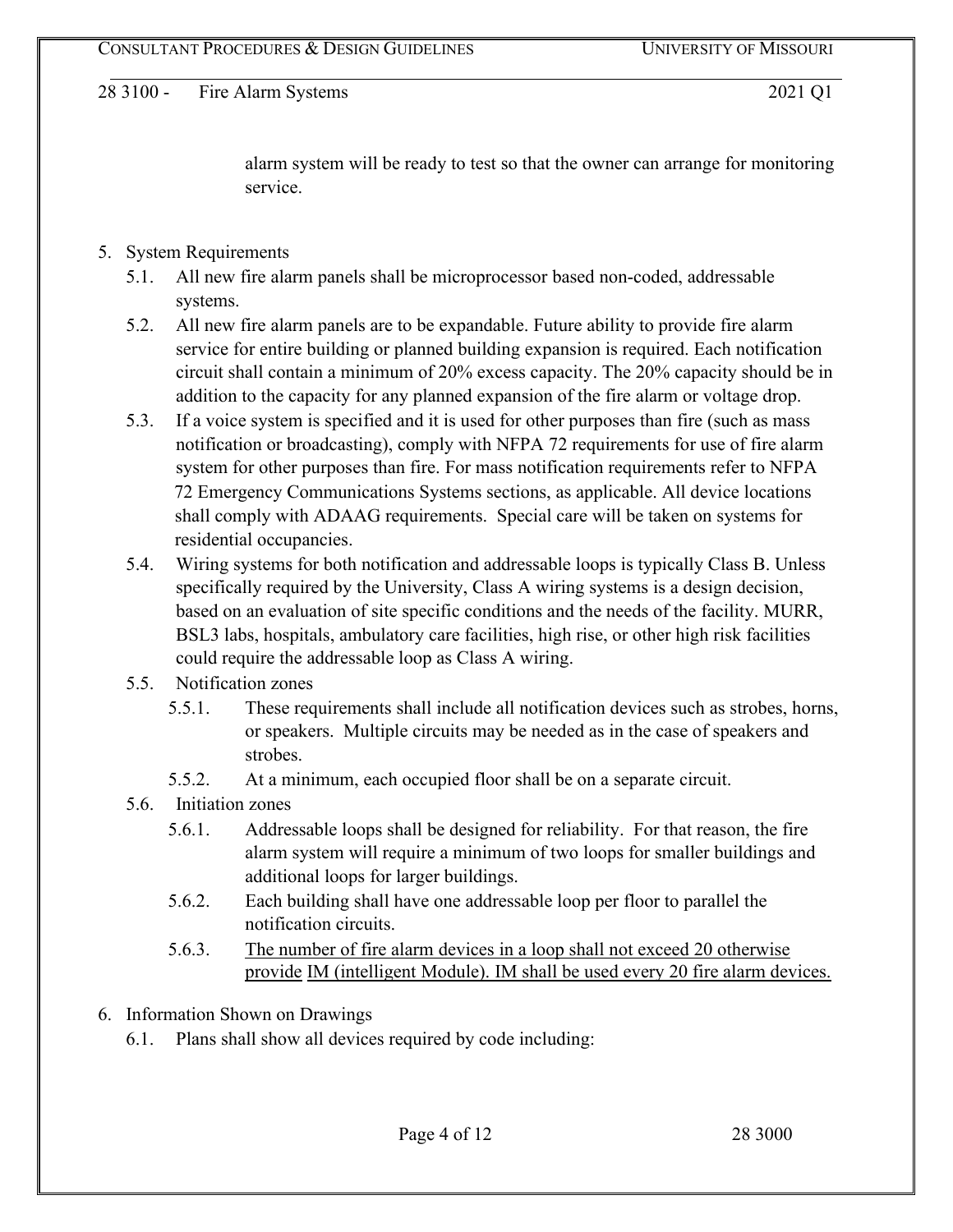## **6.1.1. Alarm Sequence Matrix & Coordination**

6.1.1.1. Provide a matrix showing alarm and initiation devices by category on one axis and device action on the second axis. An example would be elevator lobby smoke detector. Actions would be such as general alarm, elevator recall, shut down air handlers, etc.

- 6.1.1.2. Show and specify sequence on air handler shut down. Air handlers shall be controlled by the FA panel through an addressable relay and not a contact on the smoke detector.
- 6.1.1.3. Smoke detectors, heat detectors, flow switches, and pull stations activate the general alarm mode unless directed otherwise by the PM and supported by code. For example, duct smoke detectors in facilities monitored by a constantly attended location, or UL listed supervising station, can initiate a supervisory signal along with the shutdown of the associated AHU.

## **6.1.2. Alarm Initiation Devices**

- 6.1.2.1. Pull stations are required on all occupancies and must be located within 5' of each exit from a floor. Mounting height is to be noted on drawings. The preferred mounting height is 48" to the center of the device.
- 6.1.2.2. Smoke and heat detectors are to be shown where required by applicable codes.
- 6.1.2.3. Plans shall clearly show where more than one duct detector is required because of duct size.
- 6.1.2.4. Flow switches are to be shown on the fire alarm plan as well as the riser. These devices are to be coordinated with the sprinkler design.

# **6.1.3. Notification Devices**

- 6.1.3.1. Notification devices shall be limited to strobes, horns and speakers unless approved otherwise by the Project Manager.
- 6.1.3.2. All strobes, horns, speakers, etc. are to be shown on the plans
- 6.1.3.3. The mounting height, candela rating, sound level settings are to be shown on the drawings. Sound level, candela, or other information that must be set by device shall be shown next to the device. Mounting height for strobes, horns, and speakers shall be 80" to the bottom of the device. Where a low ceiling does not permit this mounting height, consult NFPA 72 for mounting height and adjustments for coverage. For residence hall sleeping rooms, consult "Sleeping Area" tables in Chapter 7 of NFPA 72.
- 6.1.3.4. Spacing of devices is outlined in NFPA 72. Designer must be diligent in showing spacing for strobes that meet code requirements as well as the sound levels required for horns and speakers. A note shall be put on the plans to instruct the contractor to get the approval of the engineer prior to moving any device more than 12". The placement of devices on the plans shall take this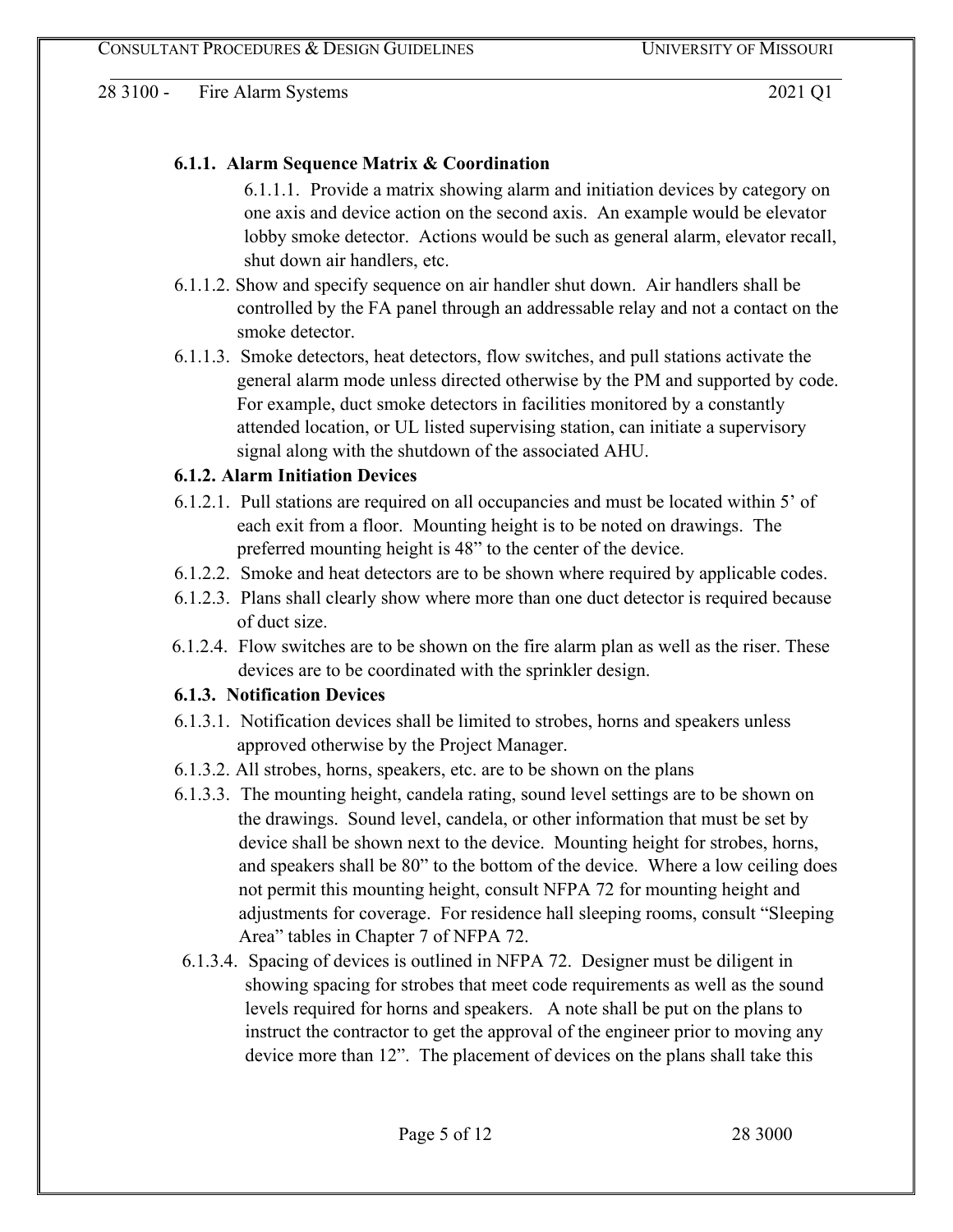movement into account when allowing for clearances and code required locations.

#### **6.1.4. Supervisory Devices**

6.1.4.1. Show required supervisory devices including tamper switches, fire pump, engine generator, or other required supervisory signals. Coordinate the location of tamper switches and other supervisory devices with the appropriate discipline.

#### **6.1.5. Emergency Control Functions**

- 6.1.5.1. All emergency control functions, and their locations shall be shown on the drawings
- 6.1.5.2. Door hold opens are to be coordinated with the Architect for location and function. Provide required smoke detectors where applicable. Hold opens controlled by addressable relays and may, in some cases, be controlled by other systems in concert with fire alarm. Designer shall be fully aware of and design control for the functions desired and required by code.
- 6.1.5.3. Door unlocking where desired or required shall be coordinated with other disciplines and assure that all applicable egress codes are being followed. Door security (locking) and unlocking functions must be reviewed and approved by the AHJ.
- 6.1.5.4. Elevator recall shall be done in accordance with the UM adopted version NFPA 72 and the latest ASME A17.1 elevator code adopted by the State of Missouri. All work shall be coordinated with other disciplines. Typical recall is as follows and each requires a separate output device on the system.
- 6.1.5.4.1. Elevator recall to designated level
- 6.1.5.4.2. Elevator recall to alternate level
- 6.1.5.4.3. Visual warning for elevator(s) activated by equipment room or hoistway devices.
- 6.1.5.4.4. Elevator shutdown initiated by equipment room heat detectors.

## **6.1.6. Expander Panels**

- 6.1.6.1. Expander panels should only be used on renovation projects. New buildings should use panels and sub-panels that are capable of full coordination and communication.
- 6.1.6.2. Where used, expander panels will not be placed above ceilings, in closets or other hard-to-find places. The designer will show the location of all expander panels clearly on plans.

## **6.1.7. Sub Panels and Annunciators**

- 6.1.7.1. Sub panels and annunciators shall be clearly shown on the plans.
- **6.1.8. Riser diagrams are required for the entire system including:**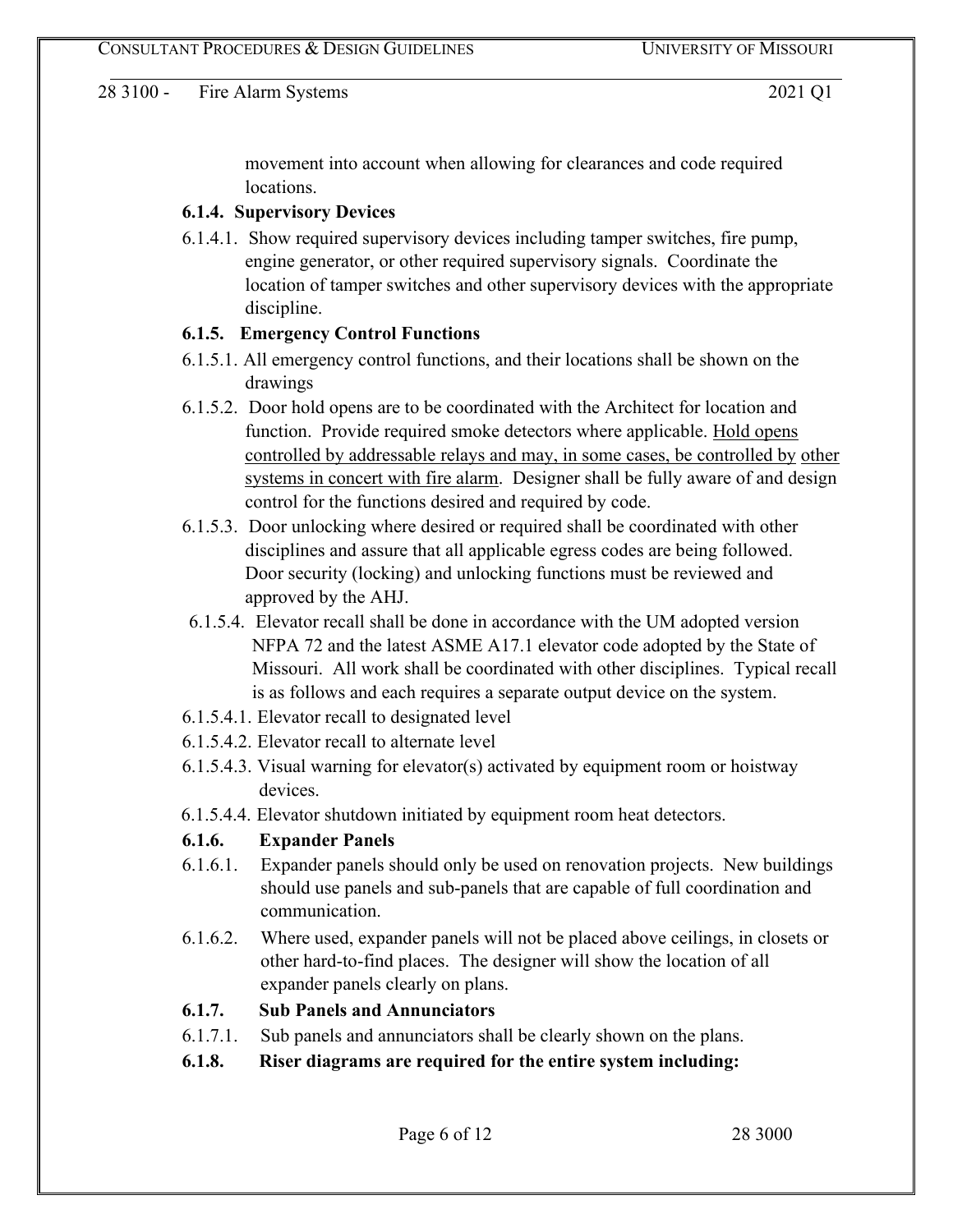- 6.1.8.1. Notification devices for each and every floor indicating circuiting which will correspond with calculations done under paragraph 3 above.
- 6.1.8.2. Expander panels including notification devices connected to expander panel and sufficient information to verify calculations required in paragraph 3 above.
- 6.1.8.3. Addressable loops showing all initiating devices, supervisory devices and output devices on each loop that will correspond to paragraph 3 above. This includes all relays and monitoring devices for air handlers, elevators, fire alarm systems, kitchen suppression systems, etc.
- 6.1.8.4. Sub panels and annunciator panels.
- 6.1.8.4.1 Sub panels and annunciators shall be clearly shown on the plans.
- 6.1.9. Power Alarm power supply disconnect, where not in a panel board, shall be painted red and labeled "FIRE ALARM". Where in a panel board provide with lockable handle or cover and red laminated plate next to breaker with white lettering "FIRE ALARM". Location for power shall not be located in corridors or other public areas. Power disconnect shall be in a secure space accessible only by authorized personnel. All fire alarm equipment as well as supplemental fire equipment shall be placed on dedicated circuits.

## 7. Specifications

- 7.1. All items in this section must be included in the fire alarm specifications.
- 7.2. All devices, equipment and installation are to be provided by a single source who assumes responsibility for the entire system per NFPA 72. Non addressable devices do not have to be of the same brand as the main system, but must meet the manufacture's requirements and UL ratings for the system installed.
- 7.3. Fire alarm cabinet shall be lockable dead-front, steel enclosure arranged so all operations required for testing or for normal care and maintenance of the system are performed from the front of the enclosure. If more than a single unit is required to form a complete control panel, provide exactly matching modular unit enclosures. Provide cabinets large enough to accommodate all components and to allow ample gutter space for interconnection of panels as well as field wiring. Identify each enclosure by an engraved red laminated phenolic resin nameplate. Lettering on the enclosure nameplate shall not be less than 1 inch high. Identify individual components and modules within the cabinets by machine lettered signs or labels.
- 7.4. System submittals must include:
	- 7.4.1. Power Calculations:
	- 7.4.1.1. Battery Capacity Calculations: Battery size shall be a minimum of 125% of the calculated requirement. Batteries must be capable of operating the panel in normal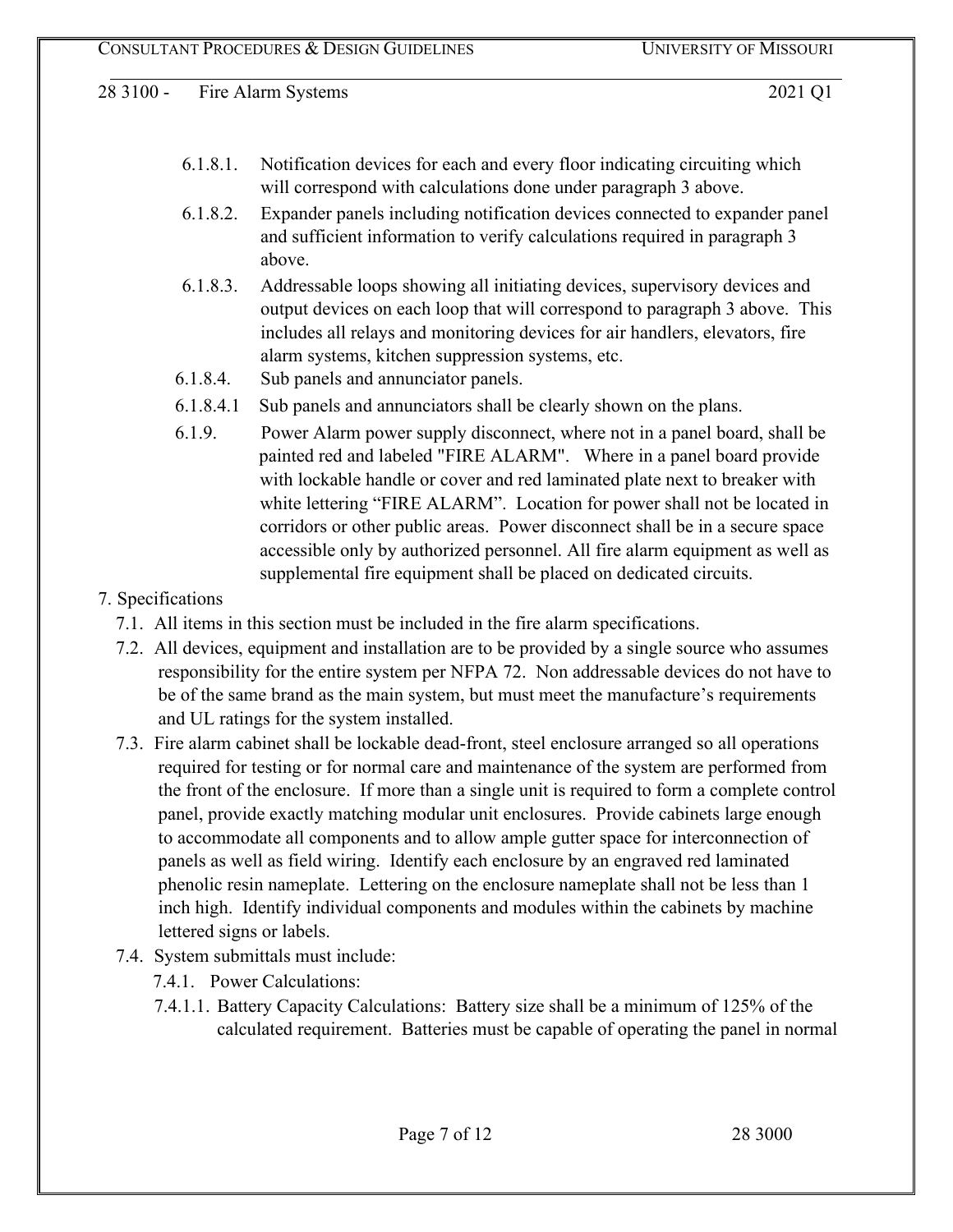mode for 24 hours with sufficient capacity to operate the panel in alarm mode for 15 minutes at the end of that 24 hour period.

- 7.4.1.2. Supervisory power requirements for all equipment.
- 7.4.1.3. Alarm power requirements for all equipment.
- 7.4.1.4. Power supply rating justification showing power requirements for each of the system power supplies. Power supplies shall be sized to furnish the total connected load in a worst case condition.
- 7.4.2. Complete manufacturer's catalog data on all devices, modules, bases, etc.
- 7.4.3. Submit panel and annunciator panel configuration showing layout including the following as applicable:
- 7.4.3.1. Master system CPU including all fire detection, evacuation alarm control modules, and supervised power amplifiers with the required back up modules.
- 7.4.3.2. Circuit interface panels including all modules.
- 7.4.3.3. Power supplies, batteries and battery chargers.
- 7.4.3.4. Pre-amplifiers, amplifiers, and tone generators.
- 7.4.3.5. Equipment enclosures.
- 7.4.3.6. Alarm monitoring modules, and supervised control modules.
- 7.4.3.7. Initiation loop must be capable of supporting at least 60 devices of any type. If the loop supports different numbers of different type devices, it must be capable of supporting at least 60 devices of each type.
- 7.4.3.8. Alarm notification circuits must be capable of 1.5 amps per circuit at 24vdc. Panels capable of allowing varying current draws per circuit, but allowing an average of 1.5 amps average may be allowed if the engineer designs the circuits appropriately. In that case each circuit must still have .3 amp minimum allowed for future in addition to the designed load.
- 7.4.3.9. Wireless systems are not permitted.
- 7.4.4. A complete proposed system database including a description of all logic strings, control by event programming and point identification labels on electronic format and in a formatted printed form, as required for offsite editing, uploading and downloading shall be submitted for evaluation by the owner. A programming manual shall accompany the submitted program and shall be adequate to allow understanding, operation and editing by the system.
- 7.4.5. The latest version of software for programming the fire alarm system. A programming manual shall accompany the submitted program and shall be adequate to allow understanding, operation and editing by the system. At MU, Master fire panel access codes shall be given to the owner.
- 7.5. Specification submittal requirements are to state that proposed vendors must be able to show the ability to respond to requests for service within 24 hours and the ability to supply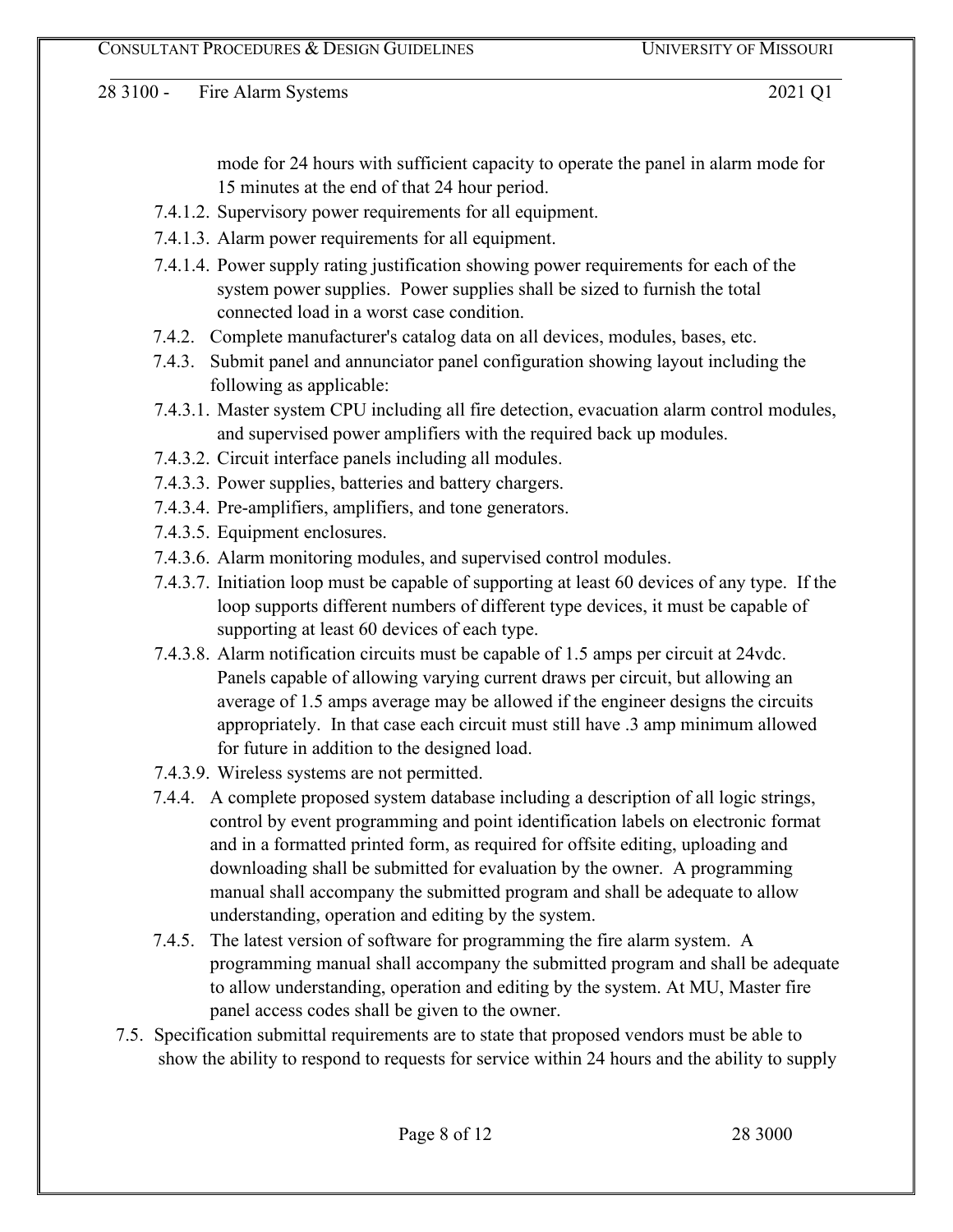replacement parts for the system within 48 hours relative to the site where the system is to be installed.

- 7.6. All fire alarm panels will be equipped with a "walk test" feature. This allows each activating device to be tested without the need to reset the panel after each device is activated.
- 7.7. All fire alarm panels will be equipped with a "building evacuate" switch.
- 7.8. System shall be capable of silencing horns while leaving strobes in alarm. System reset shall reset both horns and strobes. Acknowledge shall silence horns. These functions shall only be accessible to authorized personnel. This provision may be in conflict with NFPA 72, but is accepted as a variance by UM. A trouble alarm shall be indicated in the fire alarm panel and in the annunciator panels.
- 7.9. Each circuit, initiating and notification, will have a disconnect switch in the Fire Alarm Control Panel (FACP) to disable the circuit during maintenance. This may be a physical switch or a "soft" switch that disables the circuit and causes a trouble on the panel until the circuit is re-set. The circuit must be disabled and reset by one action of a qualified person who has access to these switches. These switches are not to be accessible from the operator portion of the panel but must require the panel to be fully opened to gain access.
- 7.10.If door hold-opens are used, they will be wall-mounted, magnetic type with proper mounting blocking in the wall. Combination door closer/hold-opens will not be used.
- **7.11. Initiation Devices** 
	- 7.11.1. All pull stations will be key operated, keyed the same as the building fire alarm panel. Engineer shall verify key type used by the campus and specify that key type where the campus has a standard.
	- 7.11.2. Infrared detector light source with matching silicon cell receiver. Ionization type smoke detectors will not be allowed unless directed by the Project Manager.
	- 7.11.3. Provide detectors that can be individually monitored at the FACP for calibration, sensitivity, and alarm condition, and have capability of individually adjustable sensitivity from the FACP.
	- 7.11.4. Provide visual indication detector has operated.
	- 7.11.5. Duct detectors shall be installed with sampling tube properly designed and sized per manufacturer's recommendation including an accessible test button. Mount remote indicator (LED) if detector is not visible from the floor. Use White single gang faceplate labeled: Duct Smoke Detector per NFPA 72.
	- 7.11.6. Addressable devices shall not be installed in unconditioned spaces. Fire Alarm devices mounted outside, such as in parking decks or exterior canopies in loading docks, shall be listed for the location and be installed according to the listing. The addressable part of the device shall be remotely mounted in a conditioned space. Final location of the remote addressable device shall be coordinated with the Engineer.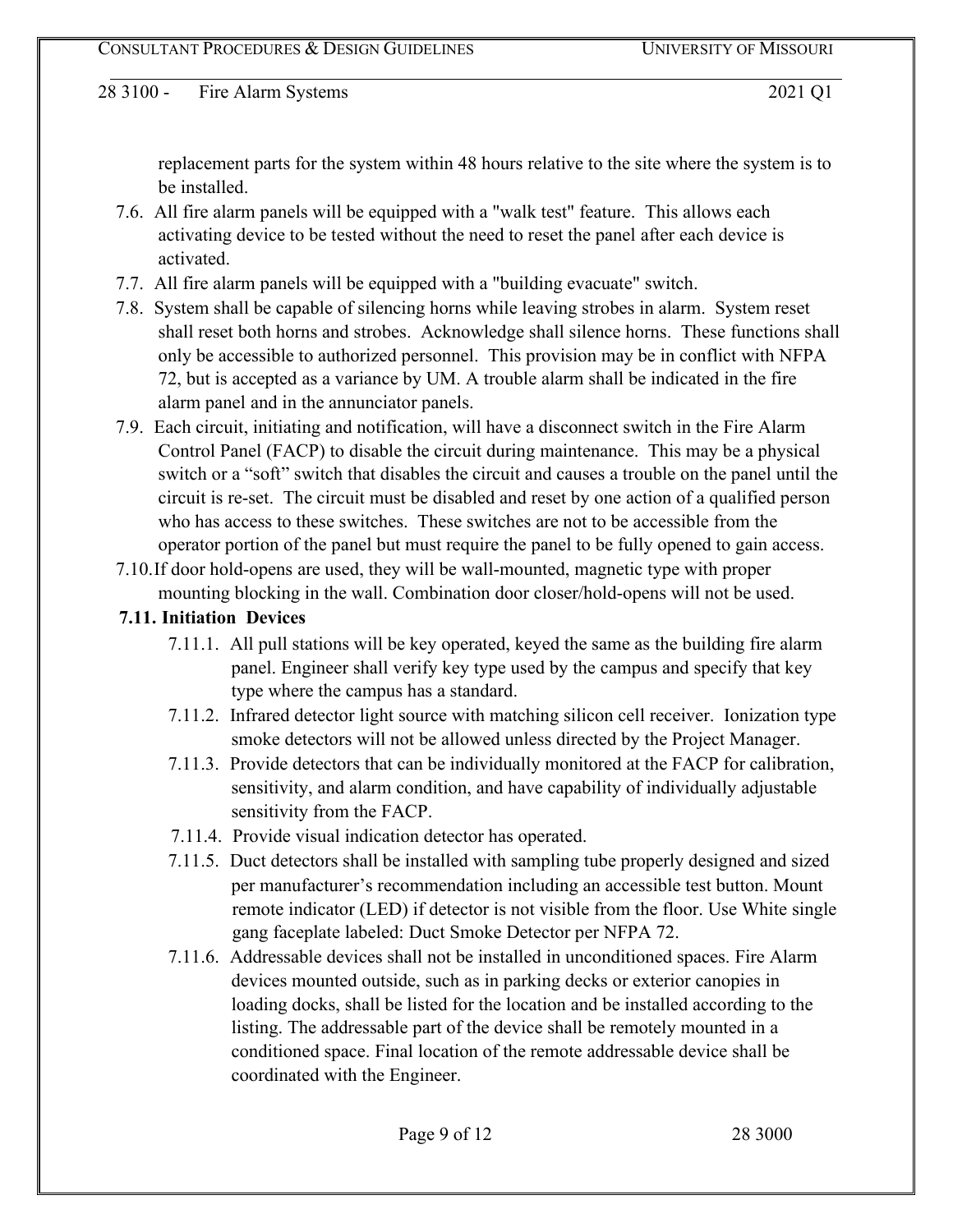- 7.11.7. Proper installation and physical location of each duct detector and access doors shall be coordinated between the Electrical, Mechanical, and fire alarm subcontractors, and approved by the Electrical Engineer prior to equipment installation.
- 7.11.8. If new devices or new Fire Alarm Control Panel is added to an existing system, new certification for the existing Fire Alarm Control Panel shall be used in accordance with NFPA 72 Chapter 14 reacceptance testing requirements. This includes the testing of existing devices as described in the code.
- 7.11.9. The smoke detector in a Handicap accessible room shall also activate the strobe for that room.
- 7.11.10. All detectors or other initiating devices will be installed in locations that are readily accessible for maintenance. Any initiating device installed above a suspended ceiling (i.e. duct smoke detectors) shall have an indicator showing below the ceiling the location of the device. Beam detectors will be used in atriums or other high ceiling areas. Special consideration shall be given if the area where it is being installed is susceptible to vibrations that may lead to a faulty detector.
- 7.12. Wiring shall be U.L. listed as fire alarm protection signaling circuit cable per NEC. Wire for analog loops will be a minimum of #18 AWG, twisted pair, shielded type FPL, FPLP, FPLR. Wire for notification circuits will be a minimum #14 AWG, type KF-2 or KFF-2. Alarm speaker wire will be a minimum #14 AWG, shielded type CM. Cable type may vary if recommended by the system manufacturer for compatibility with system warranty or design. When a "network" cable is installed between multiple fire alarm control units, verify the manufacturer's wiring requirements and install it in a dedicated conduit. No other wires can be installed in that conduit.
- 7.13. All fire alarm system wiring shall be installed in a dedicated raceway. Raceway may be EMT, RMC, FMC, LFMC (flexible type limited by NEC), and surface raceway (only in areas where not subject to damage). Note – For renovation projects where new raceways may be difficult or alternatives such as Class A wiring systems could be used to provide reliability and/or survivability, a variance to this design guideline may be submitted to the AHJ. The variance request must include the building occupancy, fire alarm system description, project scope of work, confirmation that all devices are fully addressable, and the justification.
- 7.14. Ground fire alarm equipment, conductors, and cable shields per NFPA and manufacturer.

# 7.15. **Notification Appliances**

7.15.1. Fire alarm horns shall be capable of 10 dBA output higher than NFPA requirement at ten (10) feet. Horns will be Wheelock NH or AH series or equal.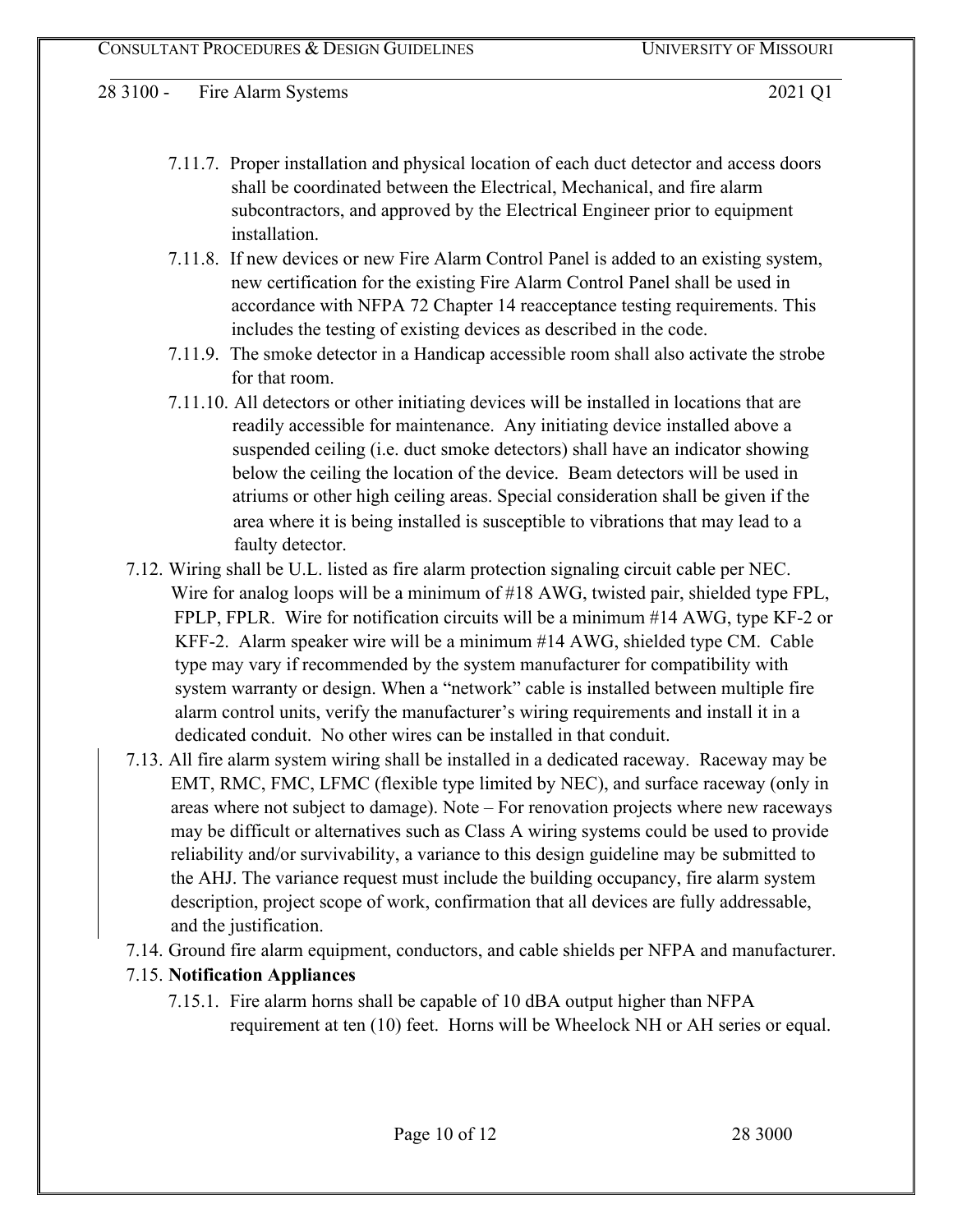- 7.15.2. Fire alarm strobe flash rate to be one flash per second with low current design. Strobes will be Wheelock RSS series or equal. Strobes with adjustable candela levels from 15 to 110 shall be specified.
- 7.15.3. Synchronized strobes are required where more than one strobe is visible from any location, including corridors. Where synchronized strobes are used, use appropriate control module based on manufacturer's recommendations, such as Wheelock SM, DSM or equal.
- 7.15.4. Alarm speakers will be Wheelock series ET or equal.
- 7.15.5. Only speakers or horns will be used unless approved otherwise by the PM in which case all code requirements must still be met.
- 7.16. Before partial occupancy, on all fire alarm installations or modification, manufacturer shall provide a written satisfactory completion of the required test outlined in NFPA 72. A copy of the NFPA 72 Record of Completion shall be sent to the Engineer of Record and the Owner's Rep.
- 7.17. If a new Digital Fire Alarm communicator is included in the project, the system shall meet the following requirements:
	- 7.17.1. The Communicator must be a listed UL product fully compliant with the NFPA 72 edition currently adopted and be listed and labeled by an NRTL for use as a *Single Communications Path* or in combination with other technologies as a *Secondary Communications Path* per the code as set forth in Chapter 26.
	- ◘7.17.2. Supports both dynamic (DHCP) or Public and Private Static IP addressing.
		- 7.17.3. Communicates over any type of customer-provided Ethernet 10/100 Base network connection (LAN or WAN), DSL modem or cable modem.
		- 7.17.4. Data transmits over standard contact-ID protocol is secured with the industry's Advanced Encryption Standard (AES 256 bit).
		- 7.17.5. Dual path communications: Uses Internet or GSM as primary. MU Use Internet
		- 7.17.6. User programmable
		- 7.17.7. Diagnostic LEDs: Signal strength and status indications.
		- 7.17.8. Self-Test: Conducted automatically every 24 hours with report transmitted to central station. shall be tested everyday per NFPA 72.
		- 7.17.9. All circuits shall be power-limited, per UL864 requirements.
		- 7.17.10. Existing and new BAS servers are to be made capable of translating the new communicator signals. If unit is connected to an existing non-addressable (conventional) fire alarm system the communicator shall transmit alarm, trouble and supervisory conditions only. Units capable should be considered to provide point identification of alarms.